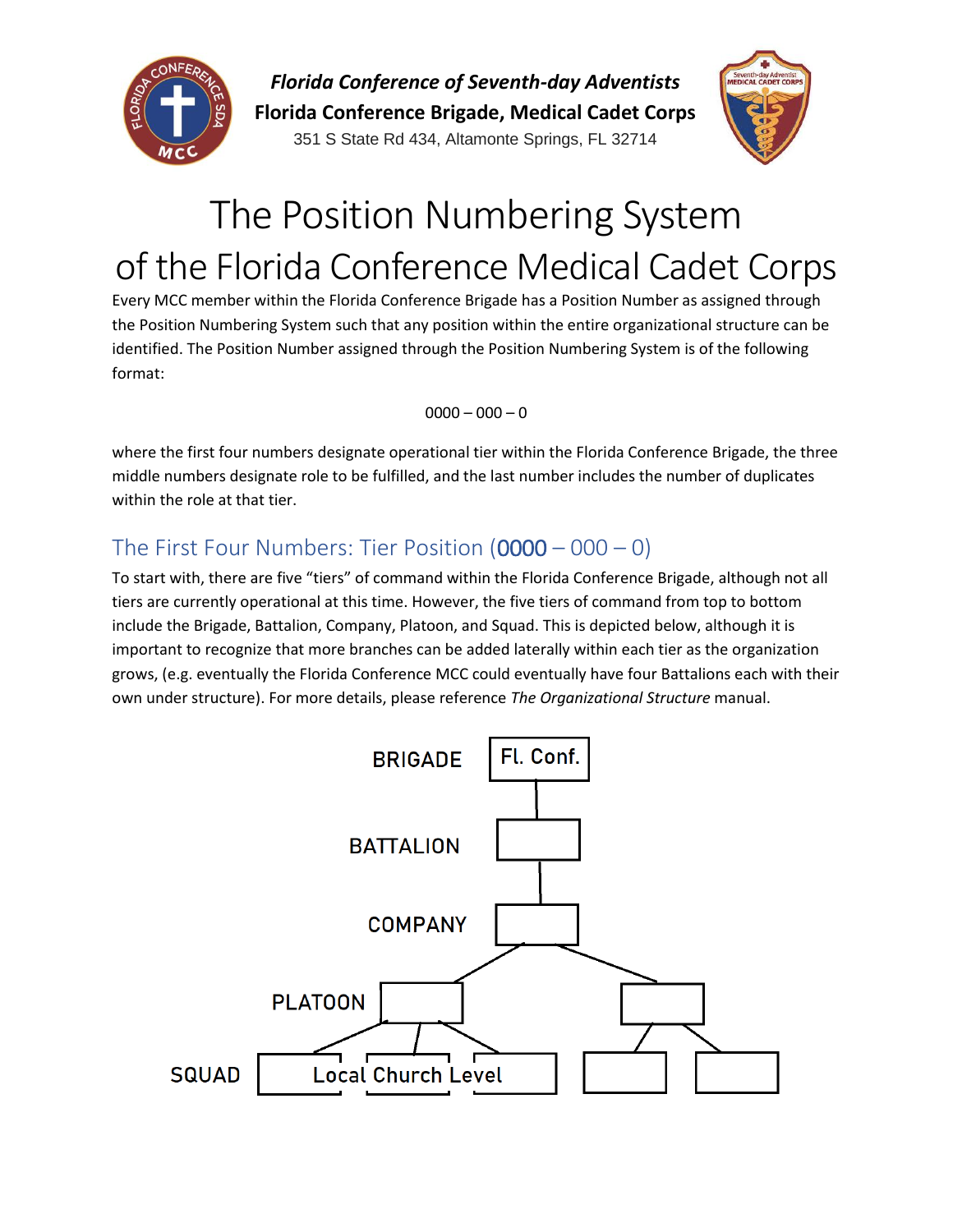

For an example of how this works, let's pick the very first member position. They would be located in the 1<sup>st</sup> Battalion,  $1^{st}$  Company,  $1^{st}$  Platoon, and the 1<sup>st</sup> squad. Therefore, the first four digits would be 1111. Later on, if someone was in the  $2^{nd}$  Battalion,  $3^{rd}$  Company,  $1^{st}$  Platoon, and the  $4^{th}$ squad, their first four digits would be 2314.

If someone was in the command structure for either Platoon, Company, or Battalion, then technically they are over the tiers below them and therefore are a part of all the lower tiers. As such, the number is replaced with a zero for all lower corresponding tiers. For example, the commander of the  $1^{st}$  Company of the  $2^{nd}$  Battalion would have the corresponding number of 2100. For those who are a part of Headquarters Company at the

 $0000 - 000 - 0$ 

Role Number

Brigade level would have the first four numbers correspond to 0000.

### The Other Four Numbers: Role Number and Duplicates  $(0000 - 000 - 0)$

The second set of numbers corresponds to the assigned role. This will be based upon a set to-be-developed list of roles. For the first person assigned to the role they will be assigned the duplicate number of one.

Duplicate-For example, the first team member within a squad would have the Role Number and Duplicate of  $001 - 1$ . The second team member within that same squad would have the Role Number and Duplicate of 001 – 2.

#### Position Number Examples

Example 1: The first member of the 1<sup>st</sup> Battalion, 1<sup>st</sup> Company, 1<sup>st</sup> Platoon, and 1<sup>st</sup> Squad would have a Position Number of  $1111 - 001 - 1$ .

Example 2: The second member of the 1<sup>st</sup> Battalion, 1<sup>st</sup> Company, 2<sup>nd</sup> Platoon, and 1<sup>st</sup> Squad would have a Position Number of  $1121 - 001 - 2$ .

Example 3: The Adjutant of the Florida Conference Brigade (the person who oversees the issuing of all the orders and other matters), has the Position Number of 0000 – 022 – 1.

Example 4: The Commander of the Florida Conference Brigade, Gen. Pedro Perez, has the Position Number of 0000 – 008 – 1.

Example 5: A special case would be for all recruits yet to be assigned to a position. The default Position Number for such cases are  $0000 - 999 - 0$  as within the entirety of the Florida Conference there are many possible recruits and thus have the role number of 999 for recruit and the duplicate number of 0 since there are many more duplicates than 9.